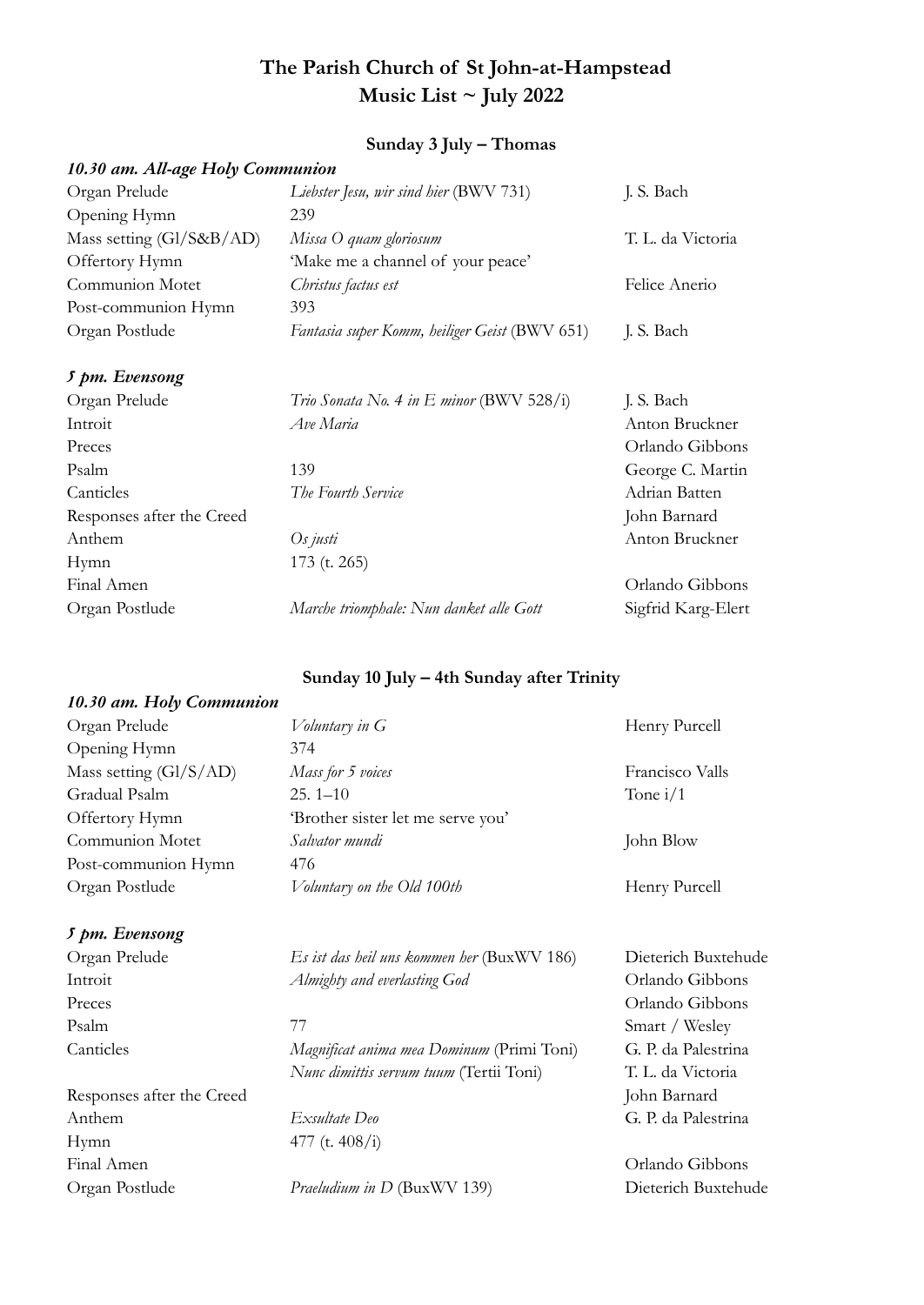## **Sunday 17 July – 5th Sunday after Trinity**

| 10.30 am. Holy Communion (Organist - Timothy Wakerell) |                                               |                                 |
|--------------------------------------------------------|-----------------------------------------------|---------------------------------|
| Organ Prelude                                          | Wer nur den lieben Gott läßt walten (BWV 642) | J. S. Bach                      |
| Opening Hymn                                           | 377                                           |                                 |
| Mass setting (Gl/S&B/AD)                               | Communion Service in A flat                   | Basil Harwood                   |
| Gradual Psalm                                          | 15                                            | Tone iv/ $4$                    |
| Offertory Hymn                                         | 265                                           |                                 |
| Communion Motet                                        | O Jesu Christ meins Lebens Licht (BWV 118)    | J. S. Bach                      |
| Post-communion Hymn                                    | 440                                           |                                 |
| Organ Postlude                                         | A tempo ordinario, e staccato (Organ Concerto |                                 |
|                                                        | Op. 4, No. $2$ in B flat)                     | G. F. Handel, arr. Marcel Dupré |

| 5 pm. Evensong (Conductor - Timothy Wakerell) |                                           |                 |
|-----------------------------------------------|-------------------------------------------|-----------------|
| Organ Prelude                                 | Psalm Prelude (Set II/ii: Ps. 139, v. 11) | Herbert Howells |
| Introit                                       | Set me as a seal                          | William Walton  |
| Preces                                        |                                           | Orlando Gibbons |
| Psalm                                         | 81                                        | Davy / Stanford |
| Canticles                                     | The Fifth Service                         | Thomas Tomkins  |
| Responses after the Creed                     |                                           | John Barnard    |
| Anthem                                        | <i>Like as the hart</i>                   | Herbert Howells |
| Hymn                                          | 341                                       |                 |
| Final Amen                                    |                                           | Orlando Gibbons |
| Organ Postlude                                | Voluntary in D                            | George Dyson    |

**Sunday 24 July – 6th Sunday after Trinity**

## *10.30 am. Holy Communion*

| Voluntary I in D minor   | John Stanley   |
|--------------------------|----------------|
| 358(i)                   |                |
| Mass for four voices     | William Byrd   |
| 138                      | Thomas Attwood |
| 295                      |                |
| <i>Sancte Deus</i>       | Thomas Tallis  |
| 499                      |                |
| Voluntary VII in G major | John Stanley   |
|                          |                |

#### *5 pm. Evensong*

Introit *Never weather-beaten sail* Charles Wood Preces Orlando Gibbons Psalm 88 Herbert Howells Canticles *Evening Service in D* Charles Wood Responses after the Creed John Barnard Anthem *Glorious and powerful God* Charles Stanford Hymn 390 Final Amen Orlando Gibbons Organ Postlude *Adagio in E major* Franck Bridge

Organ Prelude *Prelude on Rhosymedre* Ralph Vaughan Williams